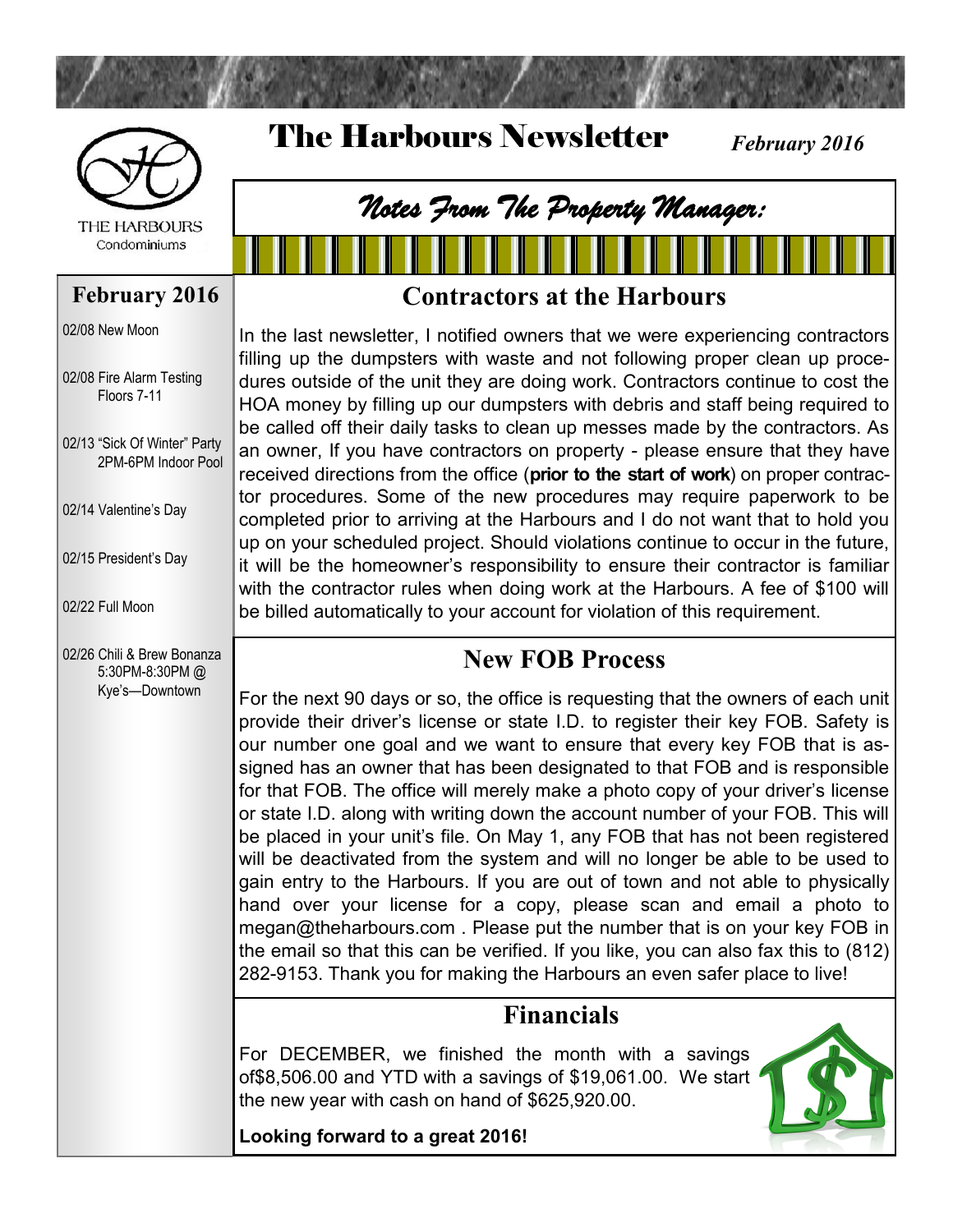

# **The Harbours Newsletter** *Existebruary 2016*

# *Notes From The Property Manager:* **(CONT.)**

#### **Violations**

The following violation actions were taken in the past month:

| Pet feces/urine dripping off balcony         |    |
|----------------------------------------------|----|
| Past due ledger accounts                     | 12 |
| Dog howling                                  | 1  |
| Mailbox disrepair                            | 2  |
| Dog feces left on paver walk by owner        | 1  |
| HOA not compensated for owner damage         | 1  |
| Water heater malfunction damaged 2 units     | 1  |
| PM requested Health Dept. inspection of unit | 1  |



I have received numerous calls concerning dirty water, berries, tissues, feces and chicken bones are being thrown off the balconies of the building. Please be aware that an injury could result from this action and this could be considered an assault on a person as well if they were hit by this falling debris. If you see this happening, please report this right away to the PM.

## **FEB 8, 2016**

Please mark the date as we begin checking our fire system throughout the building on floors 7-11.

Stay tuned for details….

## **Cash In The Front Office**

Effective immediately, the front office will no longer accept cash. Unfortunately, the office is really not set up to accept cash and we do not want to place any of our employees in harm's way should it be known that we accept cash and risk a possible robbery. Do not worry, we will always accept your check for anything!



## **Convenience List Charges**

Effective immediately, The Harbours will implement certain charges to units made by the owner for the following conveniences:

| Front Door Telephone Entry Pad Programming | \$25      |
|--------------------------------------------|-----------|
| Key Copies                                 | \$5       |
| <b>FOB/Garage Door Openers</b>             | \$35/\$50 |
| Unit Key Pick-up or Delivery Coordination  | \$25.00   |

In the past, the office did not charge for this convenience. However, through recent tracking and research - it has been determined that some owners are taking advantage of the system and using HOA time and labor to manage their units while off property. This simply is not fair to all owners and the HOA monies should never be spent on these type of services to only certain [own](http://www.google.com/url?sa=i&rct=j&q=&esrc=s&source=images&cd=&cad=rja&uact=8&ved=0ahUKEwiovZOGo-HKAhWDQyYKHbQ9BN4QjRwIBw&url=http%3A%2F%2Falfa-img.com%2Fshow%2Ffyi-clip-art-black-and-white.html&bvm=bv.113370389,d.eWE&psig=AFQjCNHj9QurV8T-pH60sl-lR2YDm)ers.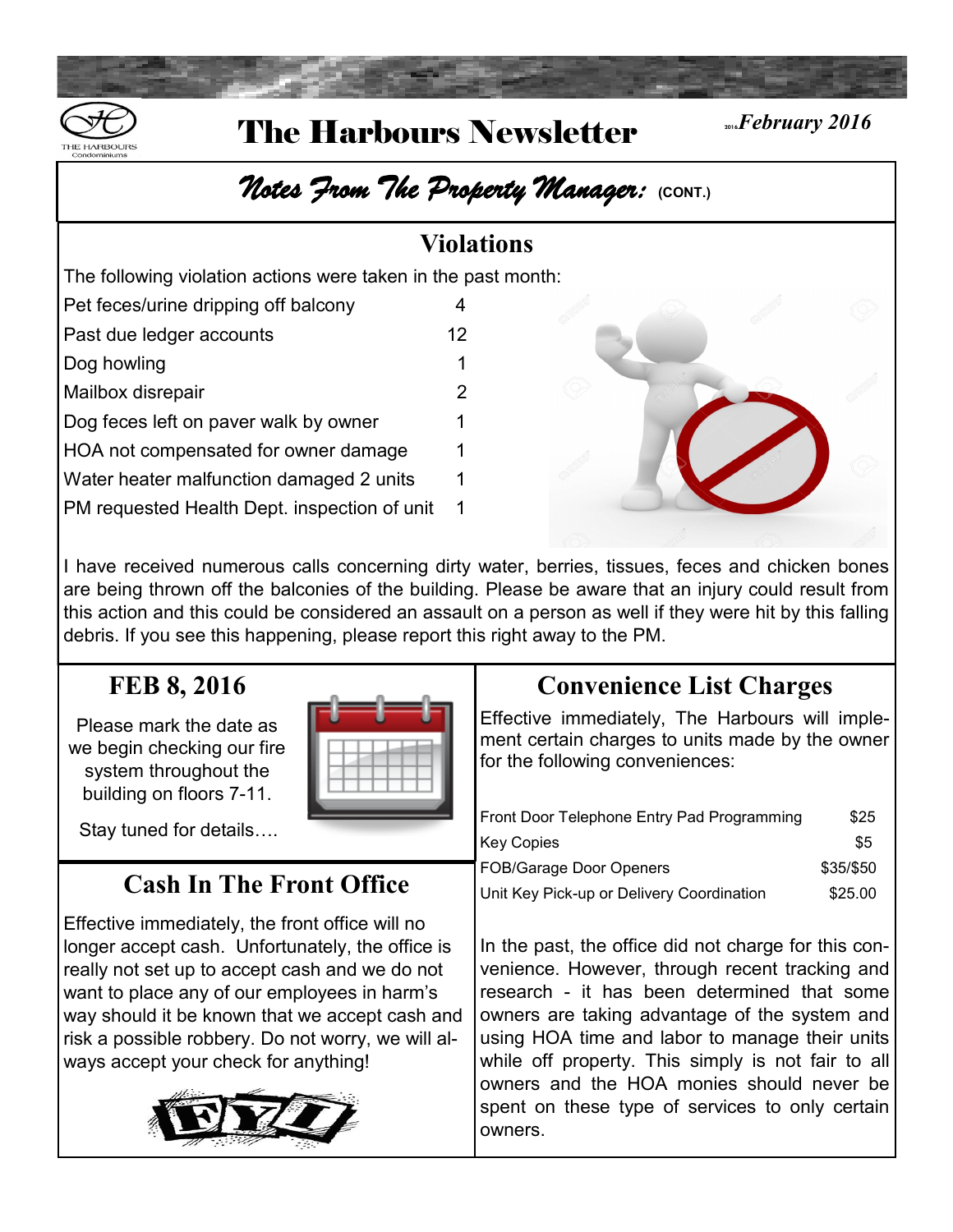

# The Harbours Newsletter *February 2016*

## *Notes From The Property Manager:* **(CONT.)**

#### **Stainless Steel Hoses**

#### **Back Service Elevator**

What type of hoses do you presently have for your In OCT & NOV, 2015, you may recall we had washer hook-ups? The Board is requesting that all units have stainless steel hoses to prevent leaks and ruptures. Rubber hoses have a tremendously high failure rate and a stainless steel hose could literally save you thousands of dollars should a rubber hose rupture and damage other units as well with water.

a string of issues with this elevator. I am happy to report that these issues seem to be corrected and our company who manages the elevators for us seem to have corrected all deficiencies. With that being said, let's hope I did not jinx us!

## **We Want To Hear From You!**

As your Property Manager, it is imperative that each owner have unlimited access and that I make myself available to each one of you. If there is anything you need, please see me. In addition, please understand that there may be times where I may be unavailable. Simply send me an email so that we can set up a time convenient for us both to meet at: stuart@theharbours.com

In addition, it is equally important that you have access to your Board of Directors. What follows is an outline to help you make that request and to walk you through the customary procedures:

**1. Contact Stuart if you would like to meet with the Board.**

**2. Stuart will review the matter and provide you with feedback on the subject.**

**3. If the topic cannot be solved satisfactorily by the Property Manager and requires Board intervention, then an appointment will be made for you to present your information to the Board.** 

**4, You will be assigned a date, time and length of time for your presentation to the Board on a first come first served basis at the next Board Meeting.** 

**5. When you arrive for the meeting, please have a seat in the second floor Business Center. Stuart will escort you into the Boardroom at the given time (please be aware that we will make every effort to keep the presentations timely). You will present your topic to the Board.** 

**6. Your presentation to the Board is in presentation form. At no time is it permissible to engage the Board in conversation or ask them questions. The Board may be able to ask you questions for clarification purposes only during your presentation.** 

**7. Once your presentation time has ended, you will be escorted out of the Boardroom.** 

**8. An answer from the Board will be provided to you within 10 days from your presentation.** 

## **Have You Turned In Your Survey?**

Don't forget all surveys are due in by February 10th. Your completed survey will be entered in a drawing for a chance to win a \$50 Gift Card! If we don't hear from you by the deadline, you may receive a friendly reminder call from the HOA Office.